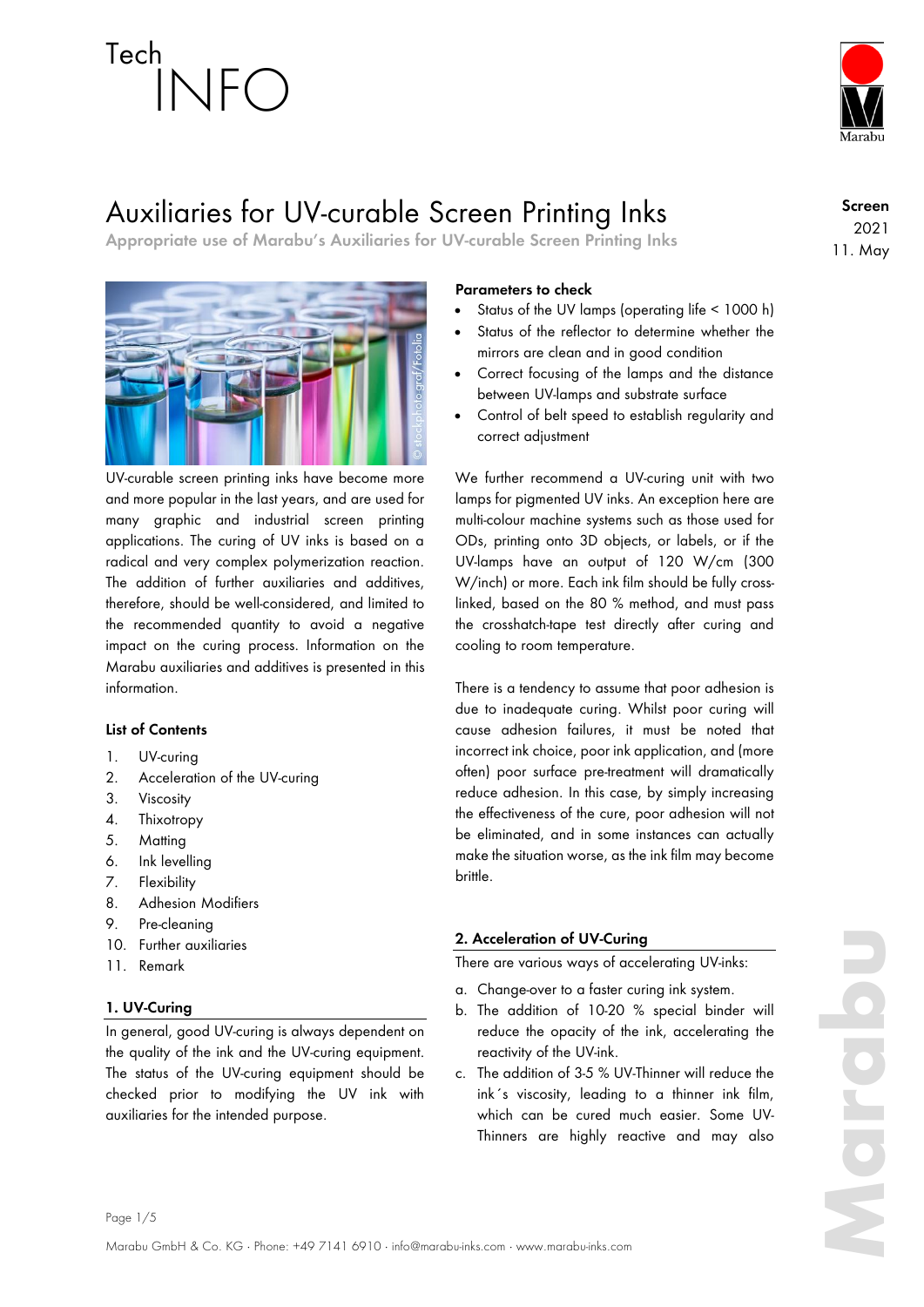

contain photo initiators which additionally increase the curing speed.

d. If only the reactivity needs to be increased, we recommend the addition of a UV accelerator.

## **Accelerator UV-B 1**

UV-B 1 is a photoinitiator, which can be added and homogeneously mixed to the ink at a concentration of 0.5-2 %. UV-B 1 neither causes yellowing, nor a pot life. It accelerates the reactivity of the ink and at the same time improves the ink´s adhesion by a better deep curing.

## **Accelerator UV-B 2**

UV-B 2 increases the reactivity of the photoinitiator already part of the ink formulation. This improves the curing speed of the ink and at the same time increases the gloss level, surface hardness and thus, the blocking and water resistance of the printed ink film. UV-B 2 is added to the ink at a concentration of 1-4 % by weight, neither causing yellowing of the ink, nor a pot life.

### **Accelerator UV-B 3**

Suited for sensitive applications, UV-B 3 accelerates the reactivity, and can be added and homogeneously mixed at a concentration of 1-4 %. UV-B 3 neither causes yellowing, nor a pot life.

## **Accelerator UV-B 4**

UV-B 4 accelerates the reactivity of LED-curable inks and can be added and homogeneously mixed at a concentration of 1-4 %. UV-B 4 neither causes yellowing, nor a pot life.

### **Accelerator UV-B 5**

UV-B 5 accelerates the curing speed of the ink and at the same time increases the gloss level, surface hardness and thus, the blocking and water resistance of the printed ink film. UV-B 5 is added to the ink at a concentration of 0.5-4 % by weight and neither causes yellowing, nor a pot life.

## **3. Viscosity**

Viscosity describes how thin (low viscous) or thick (highly viscous) an ink system is or how it is adjusted. Depending on the application and segment, the ink´s consistency may be adjusted so that it is thinner (lower viscosity) e.g. for rotary screen printing or thicker (higher viscosity) for printing onto optical discs.

A suitable thinner is added at a concentration of usually 1-5 % to reduce the viscosity of the ink.

Basic shades are always adjusted to a relatively similar viscosity range, with two exceptions:

- Due to high pigment levels in White, Opaque Whites, and high-opaque shades, the viscosity is always higher than all other shades
- 4-colour process inks feature a higher viscosity than the basic shades in order to ensure best dot definition

## **Thinner UVV 1**

- UVV 1 is a mix of monomer and photoinitiator
- The addition will reduce viscosity and increase the ink´s reactivity at the same time

## **Thinner UVV 2**

• UVV 2 is a mix of monomers, leading to a reduced viscosity

## **Thinner UVV 3**

- UVV 3 is a mix of HDDA-free and high-reactive monomers with photoinitiator
- The addition will reduce the viscosity and increase the reactivity at the same time
- The higher cross-linkage may also produce a better chemical and mechanical resistance

## **Thinner UVV 5**

- UVV 5 is a HDDA-free mix of monomers to reduce the viscosity
- May increase flexibility (not approved in the US)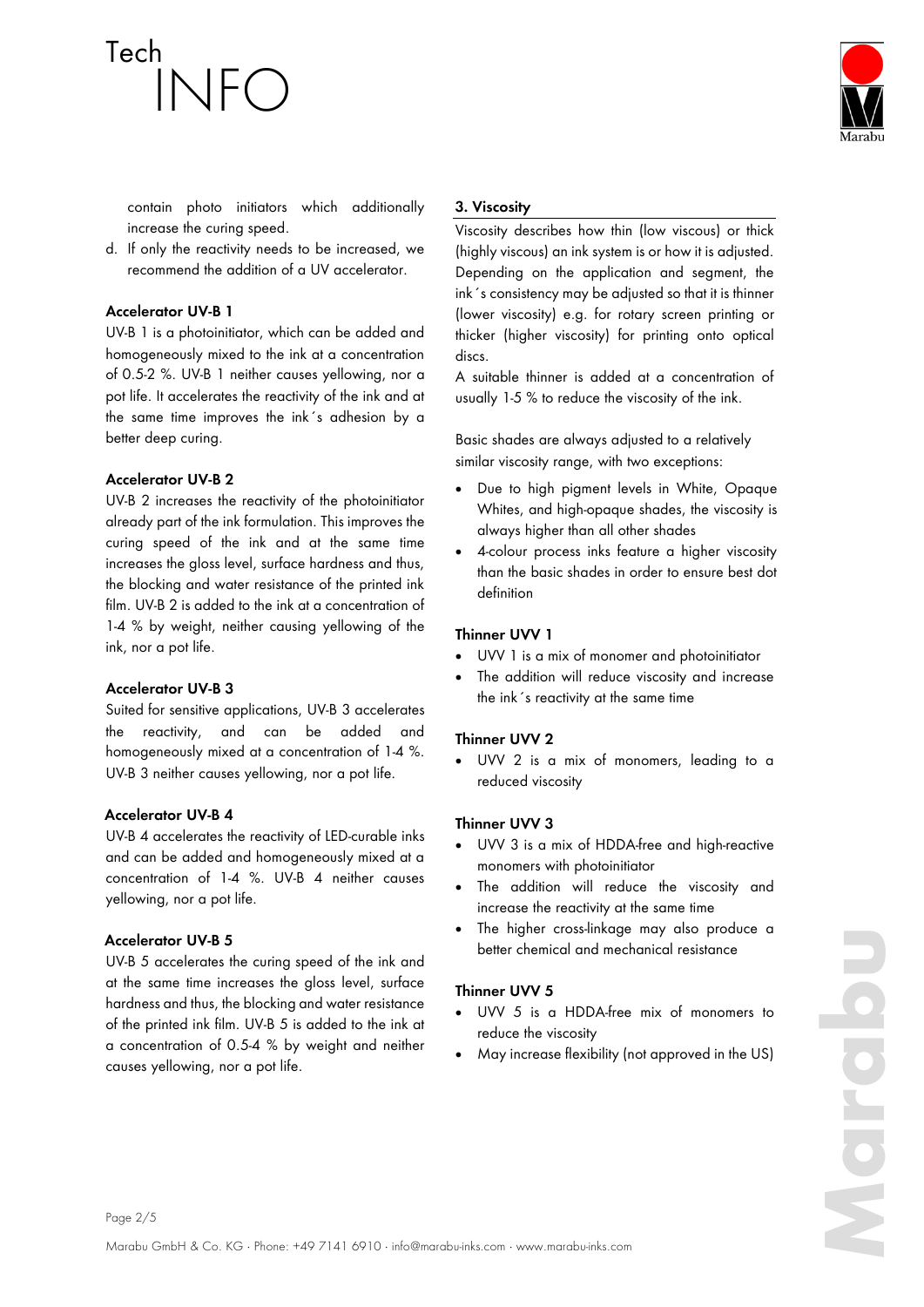

### **Thinner UVV 6**

- UVV 6 is a mix of monomers
- The addition will reduce the viscosity and may increase the flexibility of the ink

The addition of the above described UV-Thinners does not have a yellowing effect on the colours. Caution: The ink film tends to have a strong odour if not completely cured.

## **4. Thixotropy**

The terms "rheology" and "thixotropy" describe the flow properties of printing inks. Each ink series is optimized to the intended use, but can be modified by the addition of suitable auxiliaries.

## **Thickening Agent UV-TA 1**

This liquid thickening agent will increase the ink's thixotropy and improves the print definition with an addition of 0.1-0.5 %. UV-TA 1 can be combined with the Thickening Agent STM. Attention: can only be used in selected ink series, see Technical Data Sheets.

## **Thickening Agent STM**

Thickening agent STM is a thickener in powder form which significantly increases viscosity and thixotropy of a printing ink (reduced flow ability) if 1-2 % are added. This addition is useful for printing very fine details in positive and reverse printing, for haptic effects (thick ink film is desired), and when printing onto absorbent materials, e.g. uncoated papers. STM must not be added for deep-drawing or other applications requiring a high flexibility.

It is important that STM is homogenized for approx. 5–10 minutes using a stirrer, or preferably a shaker. This is essential to retain the gloss level of the ink. Mixing by hand using a spatula is insufficient for this purpose.

## **5. Matting**

In contrast to solvent-based inks, the matting of UVcuring systems is rather difficult owing to the 100 % solid formulation. Without the volatile components, the ink film will not shrink during the curing process,

and as a result matting powders cannot stick out of the ink film creating a matt surface. We recommend the use of our matt ink series Ultra *Star*-M UVSM.

## **6. Ink Levelling**

Ink systems contain levelling agents in the basic formula reducing the trapped air in the form of air bubbles as a result of squeegee movement or when stirring. Levelling defects may be caused when the ink´s viscosity is too high for the individual printing conditions. The following possibilities are recommended to solve levelling problems:

- Homogeneous stirring of the ink so that the contained flow agents are properly mixed
- Ink flow can be improved by reducing the viscosity with the addition of 1-5 % thinner
- Addition of 0.5-1.5 % of Levelling Agent UV-VM
- Pre-cleaning of the substrate with the Cleaner PLR (see Chapter 9)

## **Levelling Agent UV-VM**

With a few exceptions, UV-VM can be used in all UV ink series considering the following:

- UV-VM causes a slight blur in varnishes and generally reduces the gloss level of the ink
- Overdosing of UV-VM causes ink adhesion problems in overprinting
- UV-VM must not be added to silicone-free inks

## **Printing onto soft vinyl (PVC)**

Soft vinyl is heavily loaded with plasticizers that are chemically unlinked within the material (10-40 %) and likely to settle on the material surface. This will generally result in insufficient flow properties and possible ink adhesion problems. Pre-cleaning with an alcohol-based cleaner such as PLR is mostly the only solution to take off the excessive plasticizers on the substrate surface (see chapter 9).

## **7. Flexibility**

There are no corresponding additives for UV-curing inks equivalent to the plasticizing agents that are available for solvent-based inks to make the ink system notably more flexible. The addition of UVV 5 or UVV 6 may slightly increase the ink's flexibility. It

Page 3/5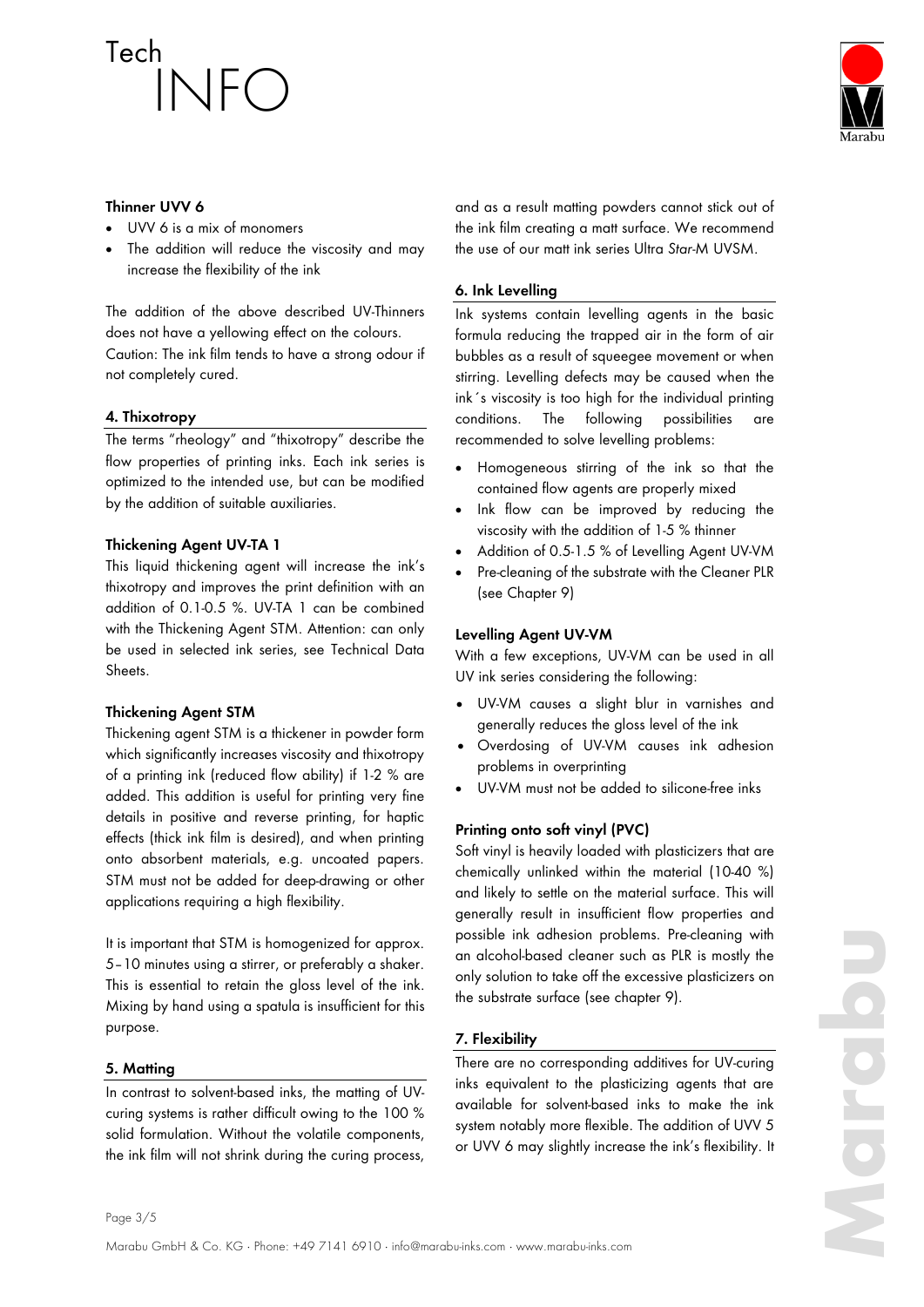

is important that the correct ink type is chosen from the start.

## Comparison of flexibility

| Very flexible | e.g. UVFM, UVSW            |
|---------------|----------------------------|
| Flexible      | e.g. UVS, UVAR             |
| Less flexible | e.g. UVC, UVOD, UVP, UVRS, |
|               | UVSP, UVSM                 |
| Not flexible  | e.g. UVK+                  |

Please refer to the Technical Data Sheets for information on the flexibility of other ink series.

## **8. Adhesion Modifier**

The addition of adhesion modifiers to UV inks can often improve the ink´s adhesion to difficult substrates, and improve its chemical and mechanical resistance. Maximum adhesion and resistance is achieved after 24 h.

## **Adhesion Modifier UV-HV 1**

- Recommended addition is 0.5-2 %
- For printing onto coated papers, metals or varnished surfaces, not suited for plastics
- Can be used with UVP and UVS
- Pot life ca. 8 h

### **Adhesion Modifier UV-HV 4**

- Recommended addition is 0.5-4 %
- For printing onto difficult surfaces, e.g. metals, varnished surfaces, some plastics, partly glass
- Can be used with UVP, UVS, and UVSM
- Pot life ca. 2-4 h

### **Adhesion Modifier UV-HV 7**

- Recommended addition is 1.5-10 %, depending on the colour shade
- For printing onto glass, a post-treatment at 160 180 °C for 30 minutes is mandatory
- Can be used with UVP
- Pot life ca. 8 h

### **Adhesion Modifier UV-HV 8**

- Very good initial adhesion!
- Recommended addition is 2-4 %, depending on the colour shade
- For printing onto glass or metals
- Can be used with UVGL, UVG3C
- Pot life ca. 8 h

Note: Depending on product and quantity added, best results will be achieved after 12-24 h.

### **Hardener H 1**

- Recommended addition is 2 % to UVSM to improved adhesion
- Pot life 6-8 h

#### **Hardener H 2**

- Recommended addition is 2-4 % to UVGX for improved adhesion and resistance
- Pot life 6-8 h

## **Hardener H 3**

- Recommended addition is 2-4 % for improved adhesion and resistance of UVC, UVK+, UVPHR, and LEDC.
- Pot life 6-8 h

## **General information on hardeners**

All hardeners are sensitive to humidity. Therefore, the drying process must take place at the lowest possible ambient humidity in the first 24 hours, otherwise parts of the hardener will react with the water instead of the ink. During storage of the hardener any contact with humidity must also be strictly avoided (containers must always be completely closed after use!).

Best results will be achieved after 24 h.

### **9. Pre-cleaning**

Many materials such as plasticized PVC or powder coated or wet painted substrates are invisibly contaminated by additives or plasticizers. This contamination may act as a separation layer and lead to adhesion problems due to a lack of contact between substrate and print.

### **Tarpaulin Cleaner PLR**

Using this mild alcohol-based cleaner, residues can be removed with a cloth soaked in PLR, often